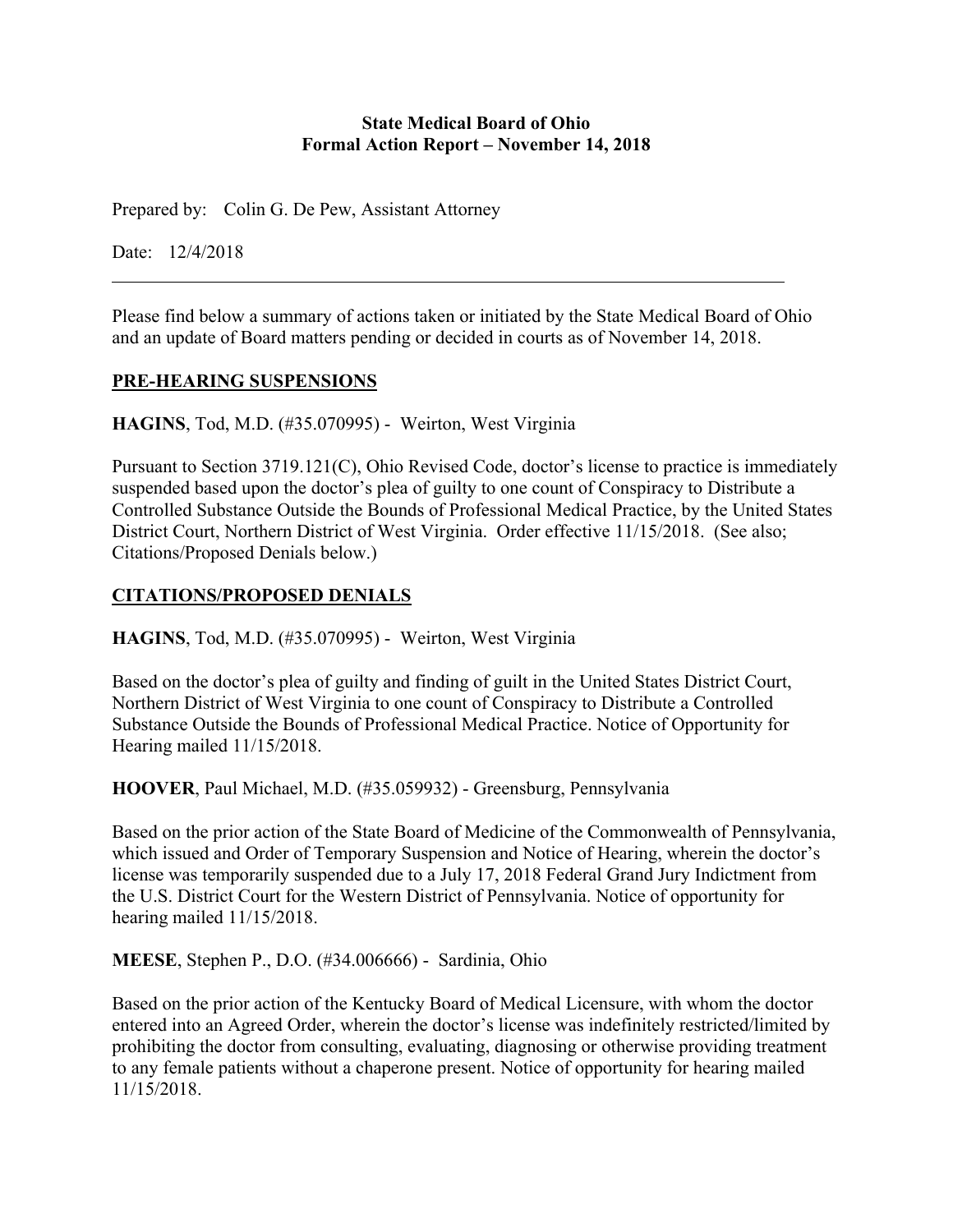# **PICARDI,** Edward, M.D. (#35.050753) - Stugis, South Dakota

Based on the doctor's submission of an August 21, 2018 restoration application to practice medicine and surgery; and based on the doctor's May 8, 2013 conviction in the United State District Court, District of South Dakota, Western Division, to five felony counts of Income Tax Evasion, five felony counts of Making and Subscribing a False Return, and three felony counts of Records and Reports on Foreign Financial or Agency Transactions; and based on a prior action by the South Dakota Board of Medical and Osteopathic Examiners that revoked the doctor's license based on the 2013 felony convictions in United State District Court, District of South Dakota, Western Division. Notice of opportunity for hearing mailed 11/15/2018.

# **STJEPANOVIC**, Zeljko, M.D. Applicant - Richmond, Virginia

Based on the doctor's submission of a March 19, 2018 application to practice medicine and surgery; also based on an incident during the doctor's eighth attempt to pass Step 3 of the USMLE, during which the doctor was caught accessing hidden note cards; and also based on the doctor's eight attempts to pass Step 2 of the USMLE. Notice of opportunity for hearing mailed 11/15/2018.

# **NON-DISCIPLINARY CITATIONS**

**GETTYS**, Allan Edward, M.T., (#33.018213) – Grove City, Ohio

Based on the massage therapist's submission of an application for the restoration of their certificate to practice massage therapy in the State of Ohio, and on the allegation that the massage therapist has not been engaged in the active practice of massage therapy for more than two years. Notice of opportunity for hearing mailed 11/15/2018.

**KEMEN**, Katrina Renee, M.T. (#33.013600) – Liberty Township, Ohio

Based on the massage therapist's submission of an application for the restoration of their certificate to practice massage therapy in the State of Ohio, and on the allegation that the massage therapist has not been engaged in the active practice of massage therapy for more than two years. Notice of opportunity for hearing mailed 11/15/2018.

# **FINAL ORDERS**

**CARPENTER**, Jessica Alyse, M.T. Applicant - Akron, Ohio (Non-Disciplinary)

Application for license to practice massage therapy denied. Based on the finding that the applicant does not hold a diploma or certificate from a school, college or institution in good standing as determined by the Board; and does not hold a diploma or certificate from a school, college or institution in another state or jurisdiction that meets the Board's required course of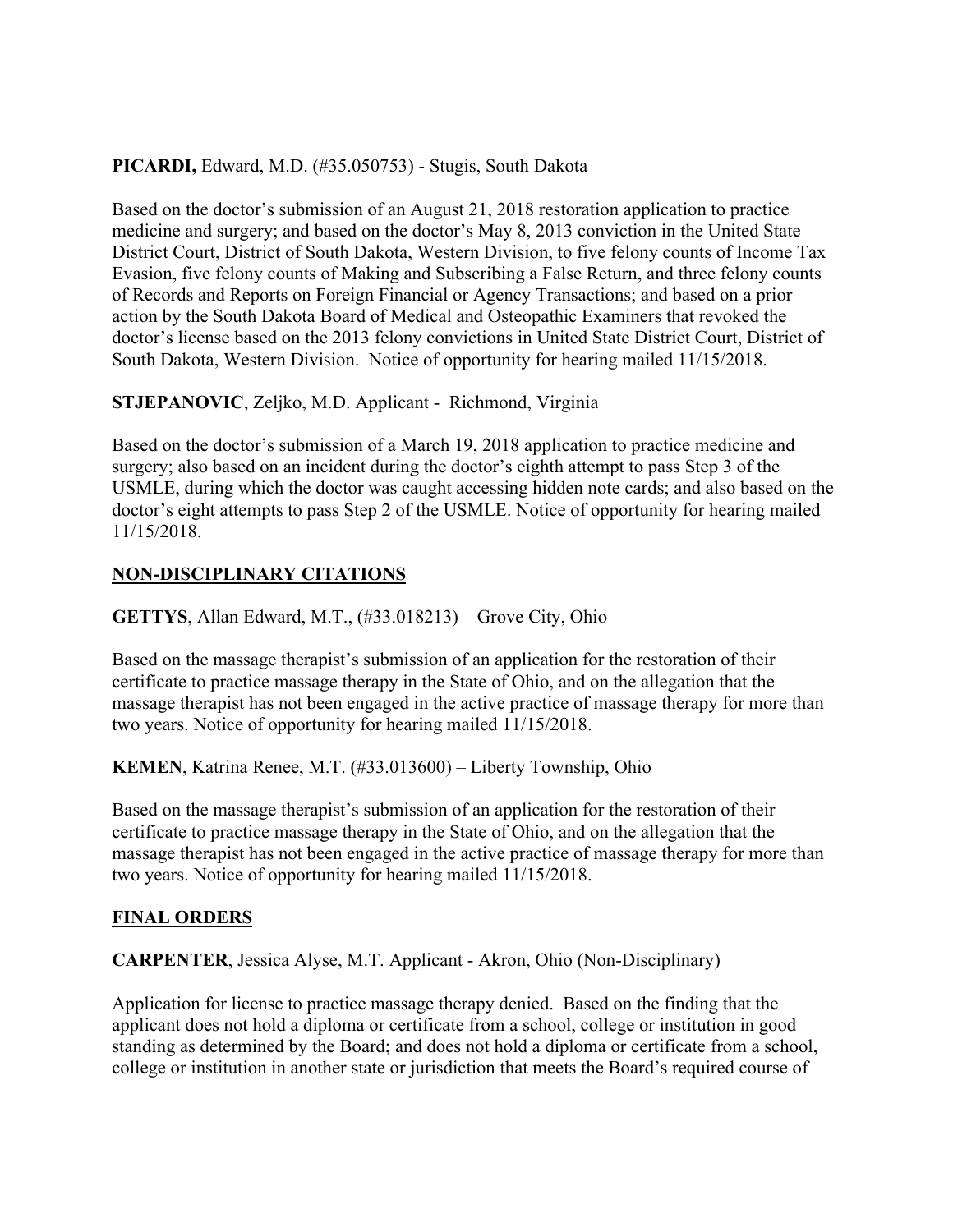instruction; and has not held an active license in another state for at least five years. Order effective 11/15/2018.

# **CONSENT AGREEMENTS**

**DAVIS**, Tina Maria, L.M.T. (#33.020449) - Paris, Ohio

Certificate to practice massage therapy suspended for a definite period of ninety days, and subject to general probationary requirements, and a four thousand dollar (\$4,000.00) fine. Based on the massage therapist's plea of guilty in the Court of Common Pleas, Trumbull County, Ohio to one count of Tampering with Evidence, a third-degree felony, to which the massage therapist was sentenced to five years of community control, all of which individually or collectively constitute a plea of guilty to, a judicial finding of guilt of, or a judicial finding of eligibility for intervention in lieu of conviction for, a felony. Agreement effective 11/14/2018.

**ENGEL**, Erin, D.P.M. (#36.003424) - Tipp City, Ohio

Medical license reinstated, subject to probationary terms, conditions and limitations until she has completed her criminal probation, based on doctor's admission that she has fulfilled the conditions for reinstatement as established by the June 13, 2018 Consent Agreement. Agreement effective 11/14/2018.

**FRANTZ**, Nathan Buchanan, D.O. (#58.005803) - North Royalton, Ohio

May 13, 2015 summary suspension and October 14, 2015 Order are vacated, but doctor acknowledges the Board was substantially justified in pursuing the summary suspension and the Order, and expressly agrees not to seek attorney fees, court fees, or other legal remedies against the Board; and the doctor's osteopathic training certificate is immediately returned to unrestricted status and probationary restrictions removed. Agreement effective 11/14/2018.

**HORVATH**, Kevin Allan., M.D. (#35.051737) - Vandalia, Ohio

Medical license reprimanded and subject to a twenty thousand dollar (\$20,000.00) fine, and general probationary terms, conditions and limitations. Based on the doctor's admission that he wrote a prescription in the name of a co-worker for the co-worker's children, without keeping a chart or conducting the proper examination on the children as it pertained to this single prescription. Agreement effective 11/14/2018.

**JOHNSON**, James Cameron, D.O. (#34.007672) - Grove City, Ohio

Medical license reinstated, and subject to probationary terms, conditions and limitations for at least five years, based on doctor's admission that he has fulfilled the conditions for reinstatement as established in the October 11, 2017 Step I Consent Agreement. Agreement effective 11/14/2018.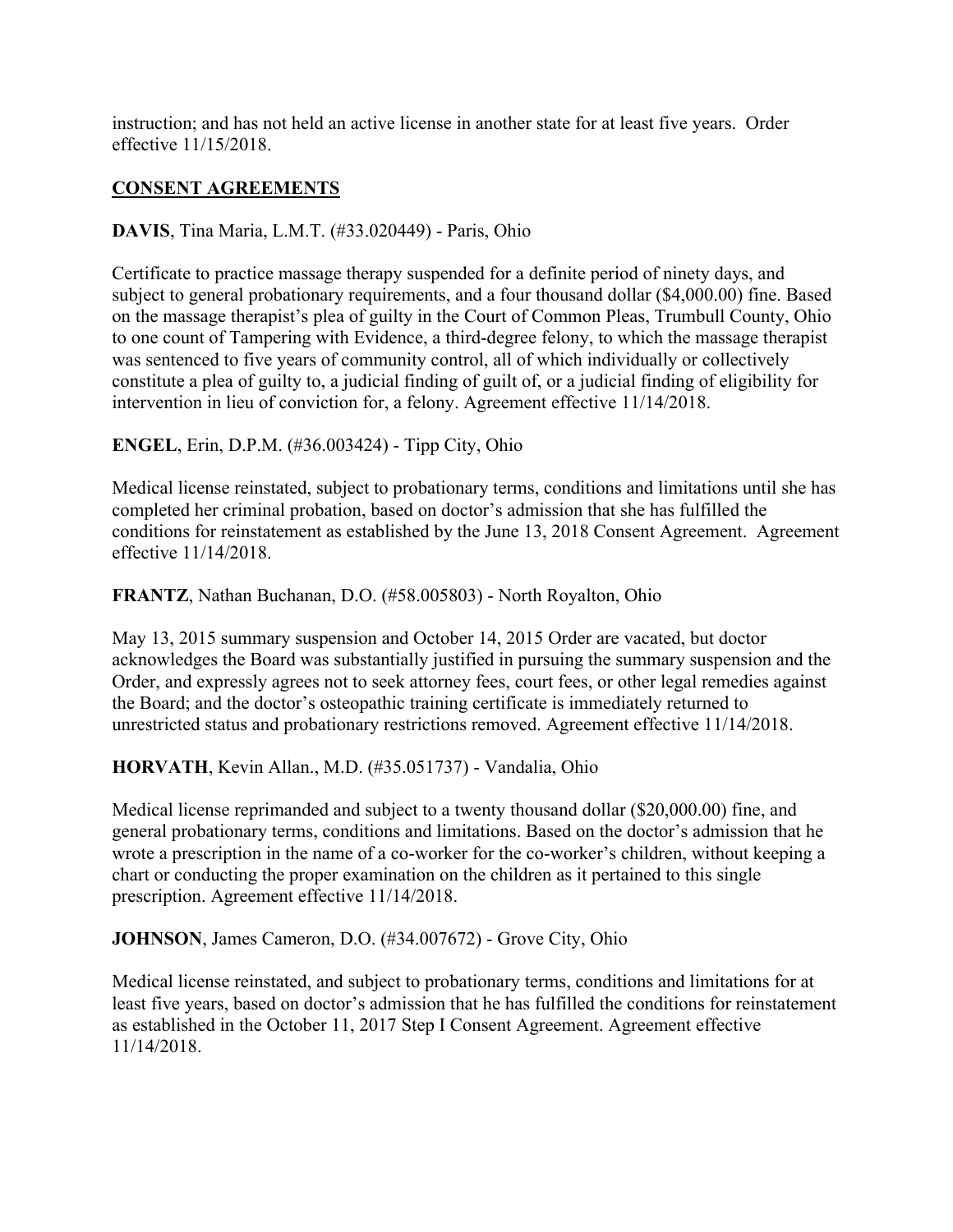# **VOLUNTARY PERMANENT SURRENDERS, RETIREMENTS, REVOCATIONS, WITHDRAWALS**

**BLANK**, Harley M., M.D. (#35.027415) - Columbus, Ohio

Permanent revocation of license to practice medicine and surgery authorized by doctor in lieu of further formal disciplinary proceedings pursuant to Section 4731.22(B)(20), Ohio Revised Code. Agreement effective 11/14/2018.

**ERWIN**, Kermit Ray, M.D. (#35.077260) - Defiance, Ohio

Permanent surrender of license to practice medicine and surgery authorized by doctor in lieu of formal disciplinary proceedings pursuant to Section 4731.22 (B)(26), Ohio Revised Code. Agreement effective 11/14/2018.

**MIDIAN**, William, M.D. (#35.046828) - Akron, Ohio

Permanent surrender of license to practice medicine and surgery authorized by doctor in lieu of formal disciplinary proceedings pursuant to Section 4731.22 (B)(9), Ohio Revised Code. Agreement effective 11/14/2018.

# **PROBATIONARY REQUESTS AND MODIFICATIONS**

**BANGERT**, Michael Theodore, M.D., (#35.123521) - Jacksonville, Florida

Doctor's request for approval of new monitoring physician granted by vote of the Board on 11/14/2018.

**BERING**, Thomas G., M.D., (#35.088008) - York, Pennsylvania

Doctor's request for approval of the Physicians' Health Program, through the Foundation of the Pennsylvania Medical Society, to conduct monitoring while the doctor resides in Pennsylvania, granted by vote of the Board on 11/14/2018.

**BONNER**, Courtney D., D.O., (#34.006885) - Cambridge, Ohio

Doctor's request for approval of new monitoring physician granted by vote of the Board on 11/14/2018.

**BURLAS**, Regis P., D.O., (#34.002863) - Cumberland, Rhode Island

Doctor's request for approval of a reduction in recovery meeting attendance, from three per week to two per week with a minimum of ten monthly, granted by vote of the Board on 11/14/2018.

**CORFMAN**, Cari R., M.T., (#33.015636) - Sycamore, Ohio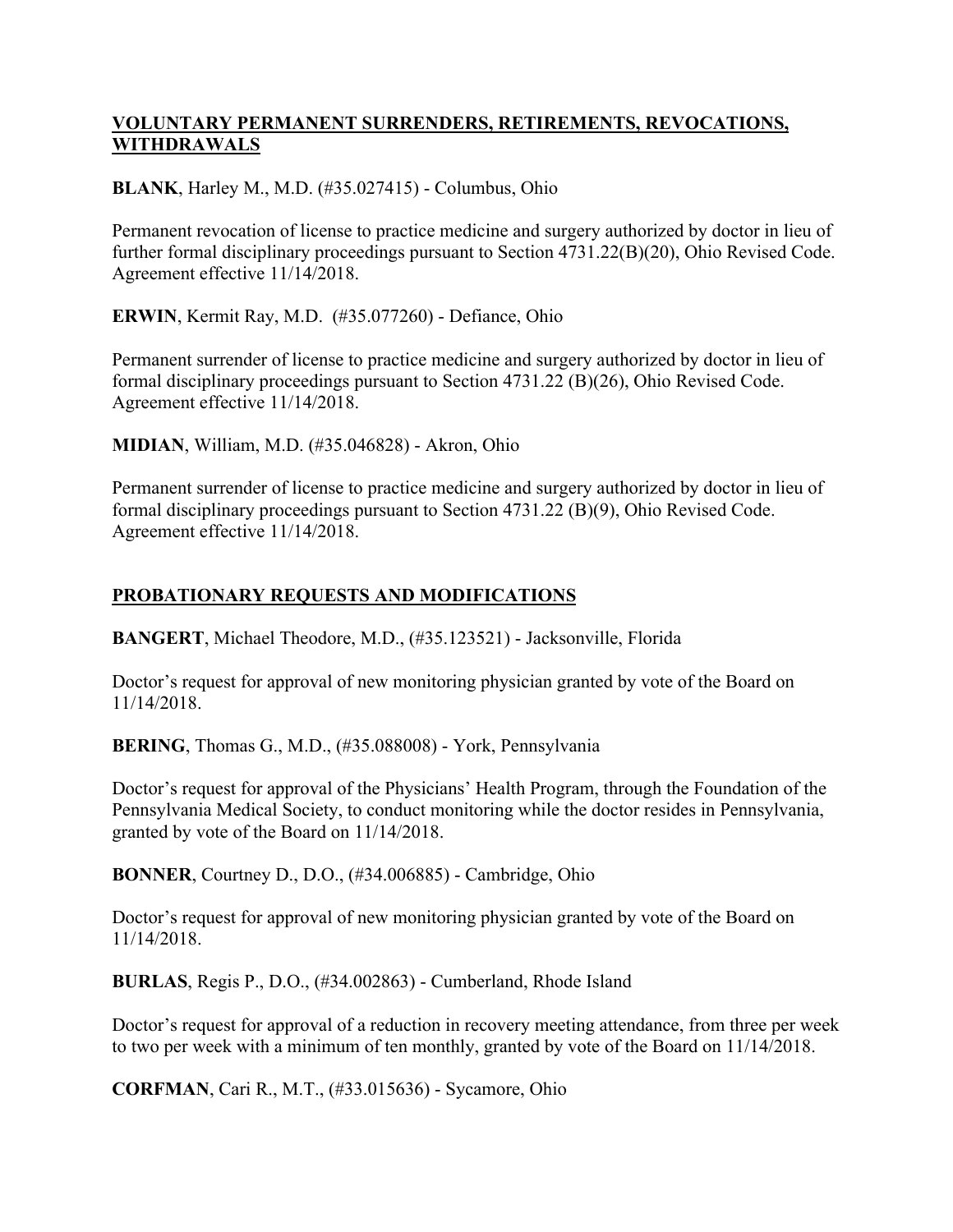Massage therapist's request for approval of a six month extension of the professional ethics course completion deadline requirement, granted by vote of the Board on 11/14/2018.

**DE BOURBON**, Ernest B., III, M.D., (#35.073780) - Dublin, Ohio

Doctor's request for release from the terms of the July 13, 2016 Board Order, granted by vote of the Board on 11/14/2018. Release effective immediately. Permanent license restriction, that doctor shall not perform any type of liposuction procedure including, but not limited to, traditional liposuction, VASER liposuction, and/or laser-assisted liposuction, will remain in place.

**GUPTA**, Anshuli, M.D., (#35.126707) - Columbus, Ohio

Doctor's request for approval of a reduction in meeting attendance from three meetings per week to two meetings per week, with a minimum of ten per month, granted by vote of the Board on 11/14/2018.

**HOWKINS**, Michael J., D.O., (#34.004364) - Cleveland, Ohio

Doctor's request for approval of new treating psychiatrist and psychologist, granted by vote of the Board on 11/14/2018.

**SACKETT**, Mary L., L.D., (#LD.1209) - Uniontown, Ohio

Licensed dietician's request for release from the terms of the July 15, 2006 Consent Agreement made with the Dietetics Board, granted by vote of the Board on 11/14/2018.

**KHALILY**, Cyma, M.D., (#35.060037) - Cincinnati, Ohio

Doctor's request for release from the terms of the November 8, 2017 Consent Agreement, granted by vote of the Board on 11/14/2018.

**KRAUSE**, Julie Anne, M.D., (#35.076897) - Cincinnati, Ohio

Doctor's request for release from the terms of the July 11, 2018 Consent Agreement, granted by vote of the Board. Effective immediately.

**PALMA**, Michael J. M.D., (#57.024151) - Seaford, New York

Doctor's request for approval to discontinue psychiatric treatment sessions; waiver of his final office conference scheduled for April 2019; and request for the Board to vote in May 2019 to release the doctor from the terms of the May 14, 2014 Step II Consent Agreement, granted by vote of the Board on 11/14/2018.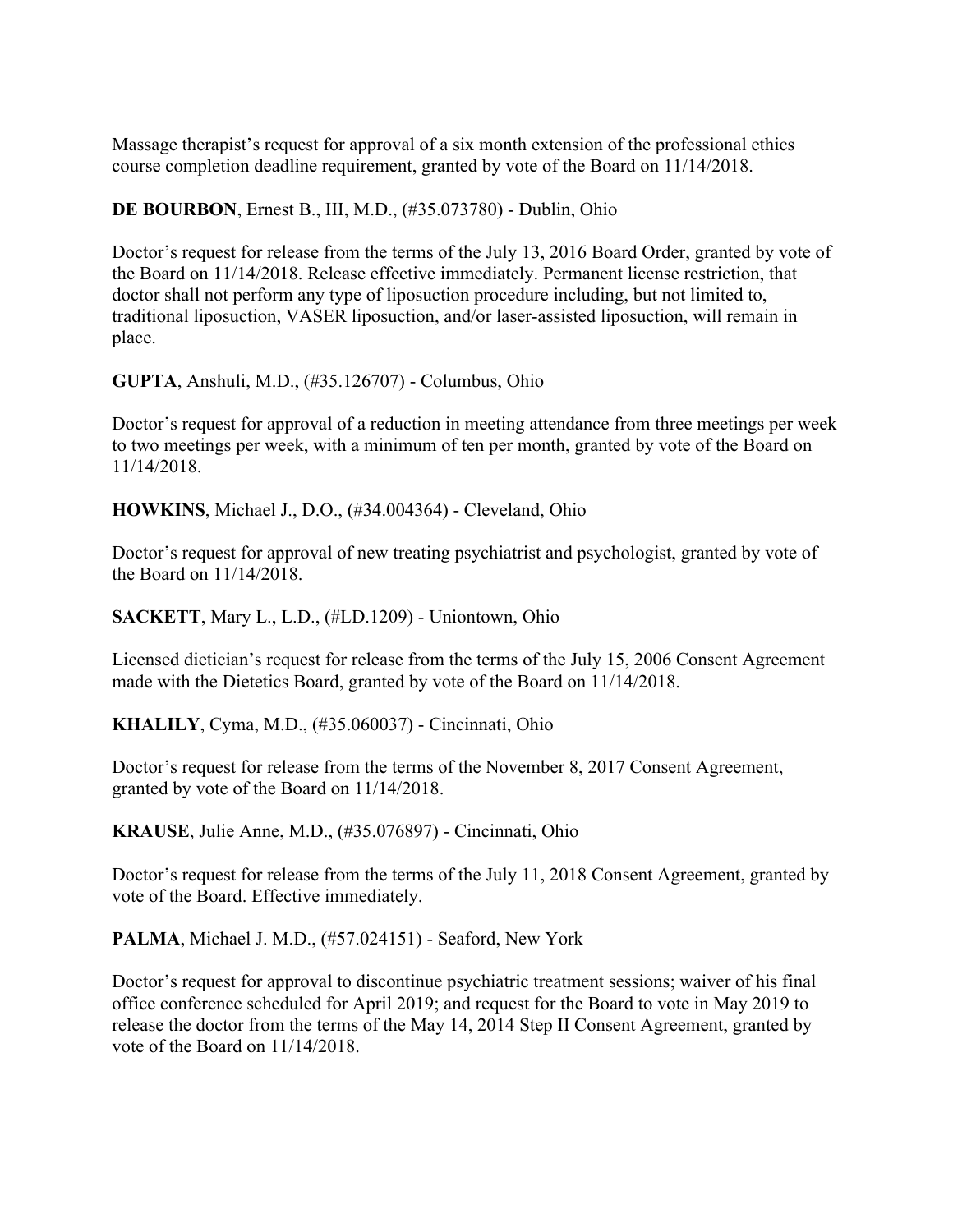**TANDON**, Rajive, M.D., (#35.075550) - Columbus, Ohio

Doctor's request for approval of new monitoring physician granted by vote of the Board on 11/14/2018.

#### **PROBATION TERMINATED**

**ATANASOFF**, Nicholas Anthony, D.O., (#34.007837) - Lyndhurst, Ohio

Doctor's request for release from the terms of his October 9, 2013 Consent Agreement, granted by vote of the Board on 11/14/2018. Effective immediately.

**KERNS**, John Raymond, D.O. (#34.004653) - Newark, Ohio

Doctor's request for release from the terms of his November 14, 2012 Consent Agreement, granted by vote of the Board on 11/14/2018. Effective immediately.

**KRAENZLER**, Erik John, M.D. (#35.056589) - Brecksville, Ohio

Doctor's request for release from the terms of his November 13, 2013 Consent Agreement, granted by vote of the Board on 11/14/2018. Effective immediately.

**REYES**, Charles W., M.D. (#35.054845) - Belpre, Ohio

Doctor's request for release from the terms of his August 14, 2013 Consent Agreement, granted by vote of the Board on 11/14/2018. Effective immediately.

# **NON-PROBATIONARY REQUESTS & TERMINATIONS**

**OYAKAWA**, Steven Mark, M.D., (#35.052950) - Akron, Ohio

Doctor's request for approval of controlled substances prescribing courses, granted by vote of the Board on 11/14/2018.

**SALAMA**, Sherif A., M.D., (#35.071836) - Highland Heights, Ohio

Doctor's request for acknowledgement of completion of the terms from the January 10, 2018 Consent Agreement, granted by vote of the Board on 11/14/2018/

**STRAWBRIDGE**, Heather D., M.D., (#35.095839) - Columbiana, Ohio

Doctor's request for acknowledgement of completion of the terms from the December 13, 2017 Consent Agreement, granted by vote of the Board on 11/14/2018.